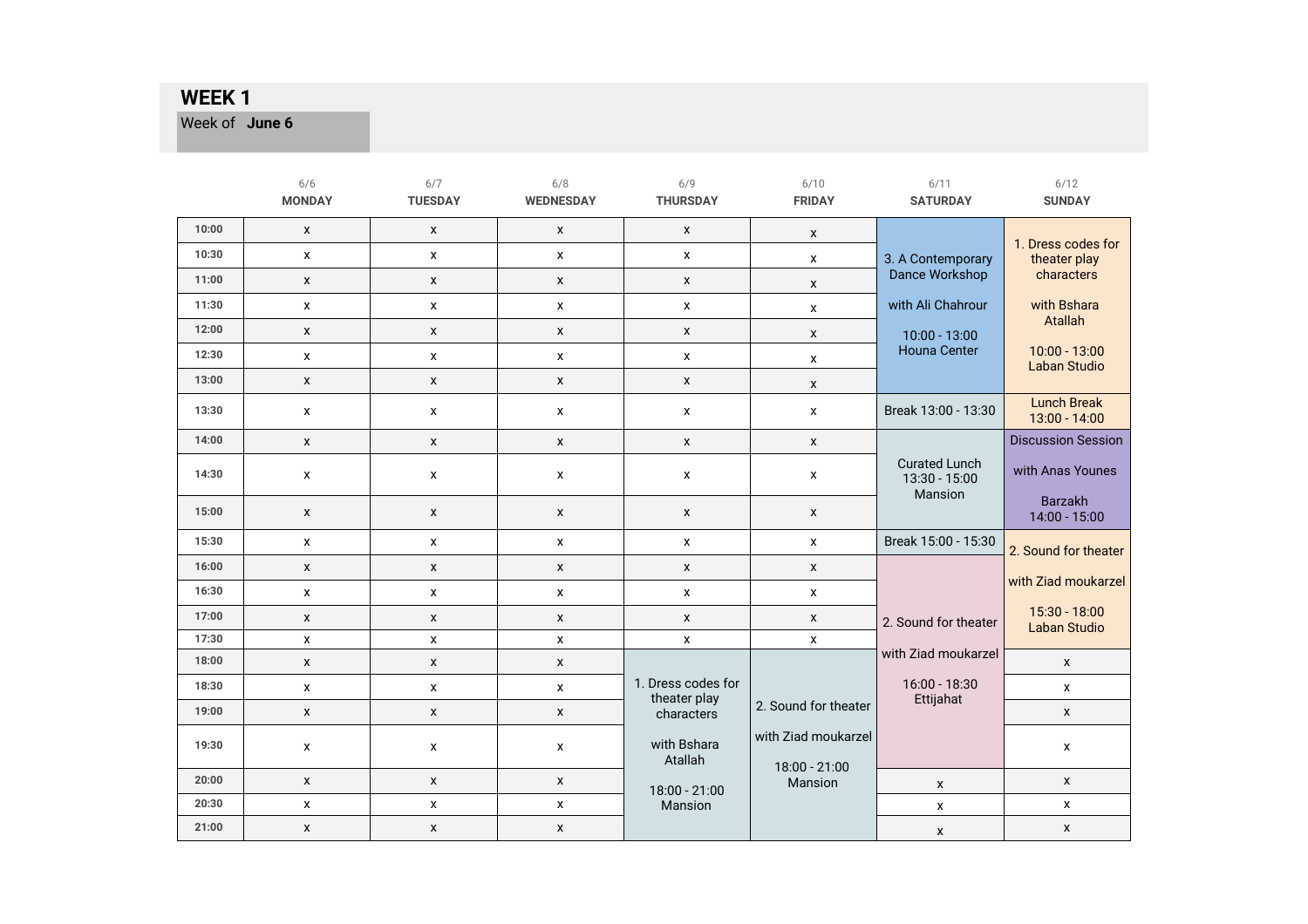Week of: June 13

|       | 6/13<br><b>MONDAY</b> | 6/14<br><b>TUESDAY</b> | 6/15<br><b>WEDNESDAY</b> | 6/16<br><b>THURSDAY</b>    | 6/17<br><b>FRIDAY</b>        | 6/18<br><b>SATURDAY</b>    | 6/19<br><b>SUNDAY</b>                 |
|-------|-----------------------|------------------------|--------------------------|----------------------------|------------------------------|----------------------------|---------------------------------------|
| 10:00 | $\mathsf{x}$          | X                      | X                        | $\mathsf{x}$               | $\mathsf{x}$                 |                            |                                       |
| 10:30 | $\pmb{\mathsf{X}}$    | $\mathsf{x}$           | $\pmb{\mathsf{x}}$       | $\pmb{\chi}$               | $\pmb{\mathsf{X}}$           | 5. Writing                 | 4. The Narrative in                   |
| 11:00 | $\mathsf X$           | $\mathsf X$            | $\pmb{\mathsf{X}}$       | $\pmb{\mathsf{X}}$         | $\mathsf{x}$                 |                            | Light                                 |
| 11:30 | $\mathsf{x}$          | $\mathsf{X}$           | $\mathsf{X}$             | $\mathsf{x}$               | $\pmb{\chi}$                 | with Chrystel Khodor       | with alaa minawi                      |
| 12:00 | $\pmb{\mathsf{X}}$    | $\mathsf{x}$           | $\pmb{\mathsf{x}}$       | $\pmb{\chi}$               | X                            | $10:00 - 13:00$<br>Mansion | 10:00 - 13:00                         |
| 12:30 | $\pmb{\mathsf{X}}$    | $\mathsf{x}$           | $\pmb{\mathsf{x}}$       | X                          | $\mathsf{x}$                 |                            | <b>Laban Studio</b>                   |
| 13:00 | $\mathsf X$           | $\mathsf X$            | $\mathsf X$              | $\pmb{\mathsf{X}}$         | $\pmb{\chi}$                 |                            |                                       |
| 13:30 | $\pmb{\mathsf{X}}$    | X                      | X                        | $\mathsf{x}$               | $\pmb{\chi}$                 | Break 13:00 - 13:30        | <b>Lunch Break</b><br>$13:00 - 14:00$ |
| 14:00 | $\mathsf X$           | $\mathsf{x}$           | $\pmb{\mathsf{x}}$       | $\mathsf{x}$               | $\pmb{\chi}$                 | <b>Curated Lunch</b>       | <b>Discussion Session</b>             |
| 14:30 | $\pmb{\mathsf{X}}$    | $\mathsf{x}$           | $\pmb{\mathsf{x}}$       | $\pmb{\chi}$               | $\pmb{\chi}$                 | $13:30 - 15:00$            | with Anas Younes                      |
| 15:00 | $\pmb{\mathsf{X}}$    | $\mathsf{x}$           | $\pmb{\mathsf{x}}$       | $\pmb{\mathsf{X}}$         | $\pmb{\chi}$                 | Mansion                    | 14:00 - 15:15                         |
| 15:30 | X                     | X                      | $\pmb{\mathsf{x}}$       | $\pmb{\mathsf{X}}$         | $\pmb{\mathsf{X}}$           | Break 15:00 - 15:30        | Barzakh                               |
| 16:00 | $\pmb{\mathsf{X}}$    | X                      | X                        | $\pmb{\chi}$               | $\mathsf{x}$                 |                            |                                       |
| 16:30 | $\pmb{\mathsf{X}}$    | $\pmb{\mathsf{x}}$     | $\pmb{\mathsf{x}}$       | $\pmb{\mathsf{X}}$         | $\pmb{\mathsf{X}}$           |                            |                                       |
| 17:00 | $\mathsf{x}$          | X                      | X                        | $\mathsf{x}$               | $\pmb{\chi}$                 | 5. Writing                 | 4. The Narrative in                   |
| 17:30 | $\pmb{\mathsf{X}}$    | $\mathsf{x}$           | $\mathsf{x}$             | $\pmb{\mathsf{X}}$         | $\mathsf{x}$                 |                            | Light                                 |
| 18:00 | $\pmb{\mathsf{X}}$    | $\mathsf{x}$           | $\pmb{\mathsf{x}}$       |                            |                              | with Chrystel Khodor       | with alaa minawi                      |
| 18:30 | $\pmb{\mathsf{X}}$    | $\mathsf{x}$           | $\mathsf{x}$             | 1. Dress codes for         |                              | 15:30 - 19:30<br>Mansion   | 15:45 - 17:00                         |
| 19:00 | $\pmb{\mathsf{X}}$    | $\mathsf{x}$           | $\pmb{\mathsf{x}}$       | theater play<br>characters | 4. The Narrative in<br>Light |                            | Laban Studio                          |
| 19:30 | X                     | X                      | X                        | with Bshara<br>Atallah     | with alaa minawi             |                            |                                       |
| 20:00 | $\pmb{\mathsf{x}}$    | $\pmb{\mathsf{X}}$     | $\pmb{\mathsf{x}}$       | 18:00 - 21:00              | 18:00 - 21:00<br>Mansion     | X                          | $\pmb{\mathsf{X}}$                    |
| 20:30 | $\pmb{\mathsf{X}}$    | $\mathsf{x}$           | $\pmb{\mathsf{x}}$       | Mansion                    |                              | $\pmb{\mathsf{x}}$         | $\pmb{\mathsf{X}}$                    |
| 21:00 | $\pmb{\mathsf{X}}$    | $\mathsf{x}$           | $\mathsf{x}$             |                            |                              | X                          | $\pmb{\mathsf{X}}$                    |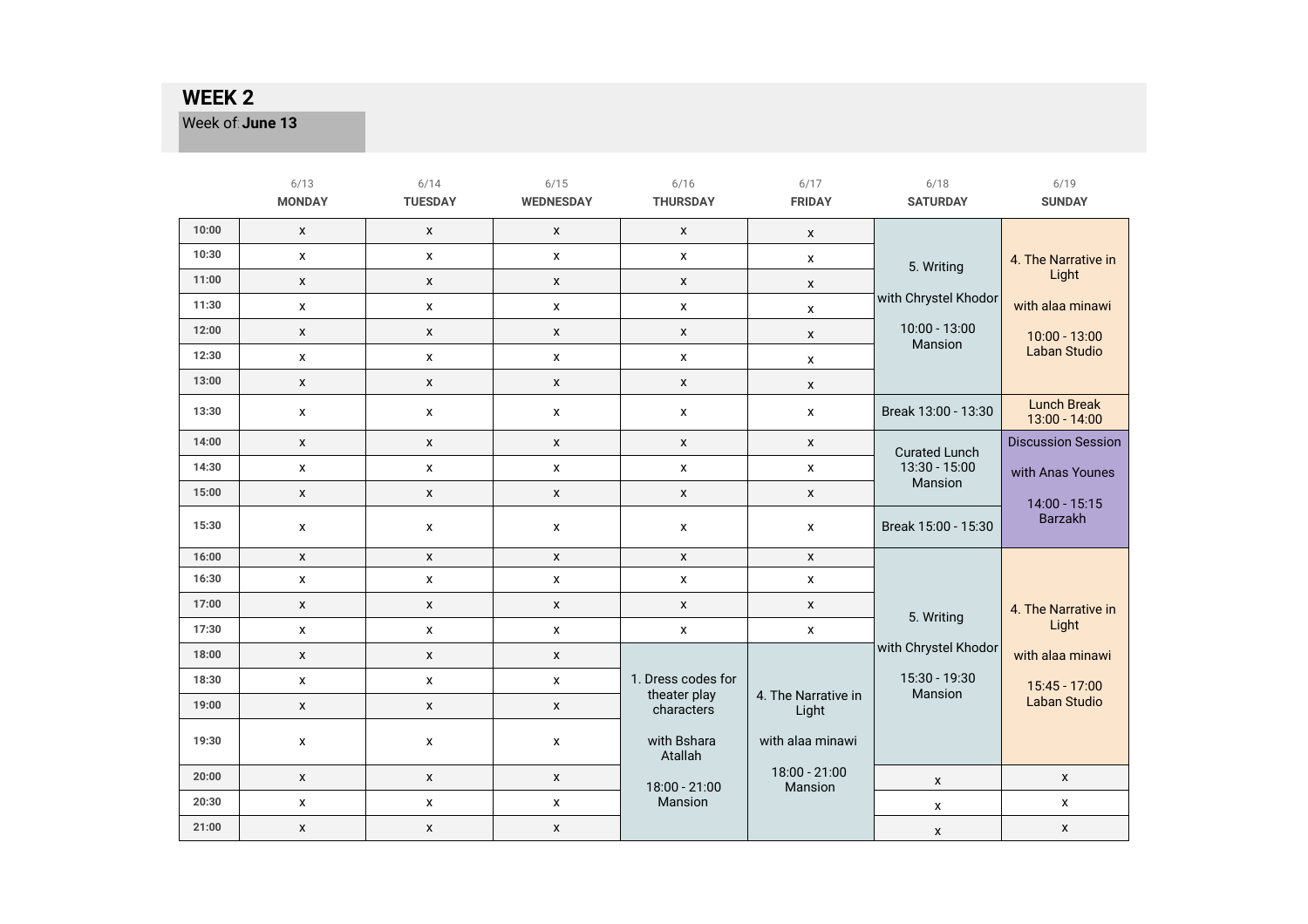Week of: June 20

|       | 6/20<br><b>MONDAY</b> | 6/21<br><b>TUESDAY</b> | 6/22<br><b>WEDNESDAY</b> | 6/23<br><b>THURSDAY</b> | 6/24<br><b>FRIDAY</b> | 6/25<br><b>SATURDAY</b>    | 6/26<br><b>SUNDAY</b>               |
|-------|-----------------------|------------------------|--------------------------|-------------------------|-----------------------|----------------------------|-------------------------------------|
| 10:00 | $\pmb{\mathsf{x}}$    | X                      | X                        | x                       | x                     |                            |                                     |
| 10:30 | $\pmb{\mathsf{x}}$    | x                      | x                        | x                       | x                     | 5. Writing                 | 4. The Narrative in                 |
| 11:00 | $\pmb{\mathsf{x}}$    | $\mathsf X$            | $\pmb{\mathsf{x}}$       | $\mathsf X$             | X                     |                            | Light                               |
| 11:30 | X                     | X                      | x                        | x                       | x                     | with Chrystel Khodor       | with alaa minawi                    |
| 12:00 | X                     | X                      | X                        | X                       | X                     | $10:00 - 13:00$<br>Mansion | 10:00 - 13:00                       |
| 12:30 | $\pmb{\mathsf{x}}$    | $\pmb{\mathsf{X}}$     | X                        | x                       | x                     |                            | <b>Laban Studio</b>                 |
| 13:00 | $\pmb{\chi}$          | $\mathsf X$            | $\pmb{\mathsf{x}}$       | X                       | X                     |                            |                                     |
| 13:30 | X                     | X                      | X                        | X                       | $\pmb{\mathsf{x}}$    | Break 13:00 - 13:30        | <b>Lunch Break</b><br>13:00 - 14:00 |
| 14:00 | $\mathsf X$           | X                      | X                        | X                       | x                     |                            | <b>Discussion Session</b>           |
| 14:30 | $\pmb{\mathsf{x}}$    | $\pmb{\mathsf{x}}$     | x                        | x                       | x                     | <b>Curated Lunch</b>       | with Anas Younes                    |
| 15:00 | X                     | X                      | X                        | X                       | X                     | 13:30 - 15:00<br>Mansion   | 14:00 - 15:15<br><b>Barzakh</b>     |
| 15:30 | $\pmb{\mathsf{x}}$    | x                      | x                        | x                       | x                     | Break 15:00 - 15:30        |                                     |
| 16:00 | $\pmb{\mathsf{X}}$    | X                      | X                        | X                       | X                     |                            |                                     |
| 16:30 | $\pmb{\mathsf{x}}$    | $\mathsf X$            | x                        | $\pmb{\mathsf{x}}$      | X                     |                            | 4. The Narrative in                 |
| 17:00 | $\pmb{\mathsf{X}}$    | X                      | X                        |                         |                       | 5. Writing                 | Light                               |
| 17:30 | X                     | X                      | X                        |                         |                       | with Chrystel Khodor       | with alaa minawi                    |
| 18:00 | X                     | X                      | X                        | 6. Theater directing;   | 6. Theater directing; | 15:30 - 19:30              | 15:45 - 19:00                       |
| 18:30 | $\pmb{\mathsf{x}}$    | X                      | X                        | a negotiation with      | a negotiation with    | Mansion                    | <b>Laban Studio</b>                 |
| 19:00 | $\pmb{\mathsf{x}}$    | X                      | X                        | the present             | the present           |                            |                                     |
| 19:30 | X                     | $\pmb{\mathsf{X}}$     | X                        | with Hashem Adnan       | with Hashem Adnan     |                            |                                     |
| 20:00 | $\pmb{\chi}$          | X                      | X                        | 18:00 - 21:00           | 18:00 - 21:00         | X                          | $\boldsymbol{\mathsf{x}}$           |
| 20:30 | $\pmb{\mathsf{X}}$    | X                      | X                        | Mansion                 | Mansion               | X                          | $\pmb{\chi}$                        |
| 21:00 | $\pmb{\mathsf{x}}$    | $\mathsf X$            | X                        |                         |                       | X                          | $\mathsf x$                         |
| 21:30 | X                     | X                      | X                        |                         |                       | X                          | $\pmb{\mathsf{X}}$                  |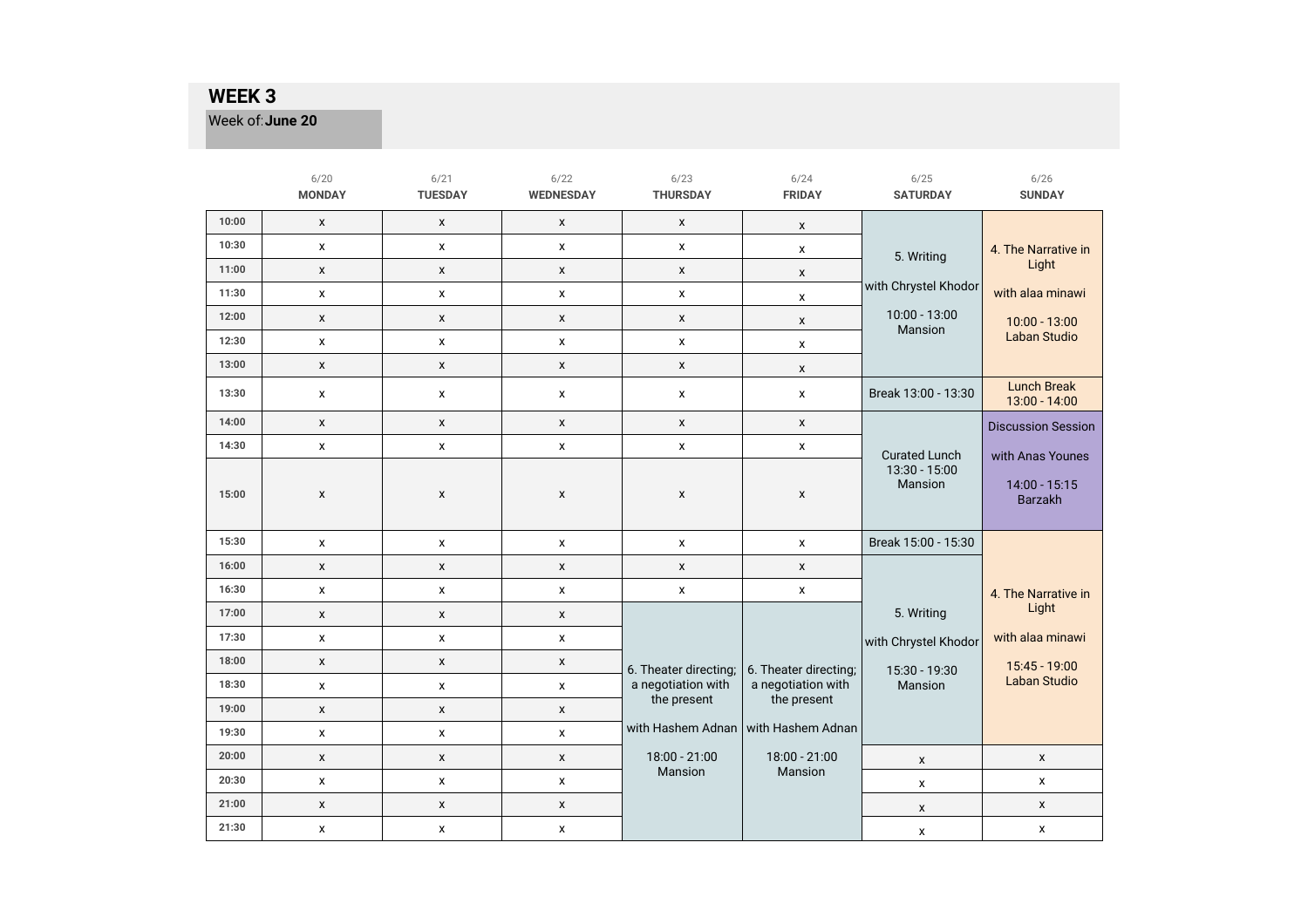Week of: **June 27** 

|       | 6/27<br><b>MONDAY</b> | 6/28<br><b>TUESDAY</b> | 6/29<br><b>WEDNESDAY</b> | 6/30<br><b>THURSDAY</b>  | 7/1<br><b>FRIDAY</b>     | 7/2<br><b>SATURDAY</b>                           | 7/3<br><b>SUNDAY</b>                                |
|-------|-----------------------|------------------------|--------------------------|--------------------------|--------------------------|--------------------------------------------------|-----------------------------------------------------|
| 10:00 | $\pmb{\chi}$          | $\pmb{\mathsf{x}}$     | X                        | X                        | x                        |                                                  |                                                     |
| 10:30 | x                     | $\pmb{\mathsf{x}}$     | x                        | x                        | X                        | 8. Let's Play<br>Introduction to                 | 8. Let's Play<br>Introduction to                    |
| 11:00 | $\pmb{\mathsf{x}}$    | X                      | X                        | $\pmb{\mathsf{x}}$       | X                        | Improvisation                                    | Improvisation                                       |
| 11:30 | X                     | X                      | X                        | X                        | X                        | with Ali Dawii                                   | with Ali Dawii                                      |
| 12:00 | X                     | $\pmb{\mathsf{x}}$     | X                        | $\pmb{\mathsf{x}}$       | X                        | $10:00 - 13:00$                                  | $10:00 - 13:00$                                     |
| 12:30 | x                     | x                      | x                        | x                        | X                        | Mansion                                          | <b>Laban Studio</b>                                 |
| 13:00 | $\pmb{\mathsf{x}}$    | $\pmb{\mathsf{x}}$     | $\pmb{\mathsf{x}}$       | $\pmb{\mathsf{x}}$       | X                        |                                                  |                                                     |
| 13:30 | x                     | X                      | X                        | X                        | $\pmb{\mathsf{x}}$       | Break 13:00 - 13:30                              | <b>Lunch Break</b><br>13:00 - 14:00                 |
| 14:00 | X                     | $\pmb{\mathsf{x}}$     | $\pmb{\mathsf{x}}$       | $\pmb{\mathsf{x}}$       | $\pmb{\mathsf{x}}$       |                                                  | <b>Discussion Session</b>                           |
| 14:30 | X                     | X                      | x                        | X                        | X                        | <b>Curated Lunch</b><br>13:30 - 15:00<br>Mansion | with Anas Younes<br>14:00 - 15:15<br><b>Barzakh</b> |
| 15:00 | $\pmb{\mathsf{x}}$    | $\pmb{\mathsf{x}}$     | $\pmb{\mathsf{x}}$       | X                        | $\pmb{\mathsf{x}}$       |                                                  |                                                     |
| 15:30 | X                     | X                      | x                        | x                        | $\pmb{\mathsf{X}}$       | Break 15:00 - 15:30                              |                                                     |
| 16:00 | X                     | $\pmb{\mathsf{x}}$     | $\pmb{\mathsf{x}}$       | X                        | $\pmb{\times}$           |                                                  | 9. Drag 101                                         |
| 16:30 | x                     | $\pmb{\mathsf{x}}$     | x                        | x                        | x                        |                                                  | with Hoedy Saad                                     |
| 17:00 | X                     | $\pmb{\mathsf{x}}$     | $\pmb{\mathsf{x}}$       | X                        | X                        | 9. Drag 101                                      | 15:45 - 18:00                                       |
| 17:30 | $\pmb{\mathsf{x}}$    | $\pmb{\mathsf{x}}$     | X                        | X                        | $\pmb{\mathsf{X}}$       | with Hoedy Saad                                  | Laban Studio                                        |
| 18:00 | X                     | $\pmb{\mathsf{x}}$     | X                        |                          |                          | 15:30 - 19:00                                    |                                                     |
| 18:30 | x                     | $\pmb{\mathsf{x}}$     | $\pmb{\mathsf{x}}$       | 10. Building a           | 12. Stand Up             | Mansion                                          | X                                                   |
| 19:00 | X                     | $\pmb{\mathsf{x}}$     | $\pmb{\mathsf{x}}$       | Character                | Comedy                   |                                                  | $\pmb{\mathsf{x}}$                                  |
| 19:30 | x                     | $\pmb{\mathsf{x}}$     | x                        | with Carole<br>Abboud    | <b>With Shaden Fakih</b> |                                                  | X                                                   |
| 20:00 | $\pmb{\mathsf{X}}$    | $\pmb{\mathsf{x}}$     | $\pmb{\mathsf{x}}$       |                          | 18:00 - 21:00            | X                                                | $\pmb{\mathsf{X}}$                                  |
| 20:30 | X                     | $\pmb{\mathsf{X}}$     | x                        | 18:00 - 21:00<br>Mansion | Mansion                  | X                                                | $\pmb{\mathsf{x}}$                                  |
| 21:00 | X                     | X                      | X                        |                          |                          | $\pmb{\chi}$                                     | $\pmb{\mathsf{X}}$                                  |